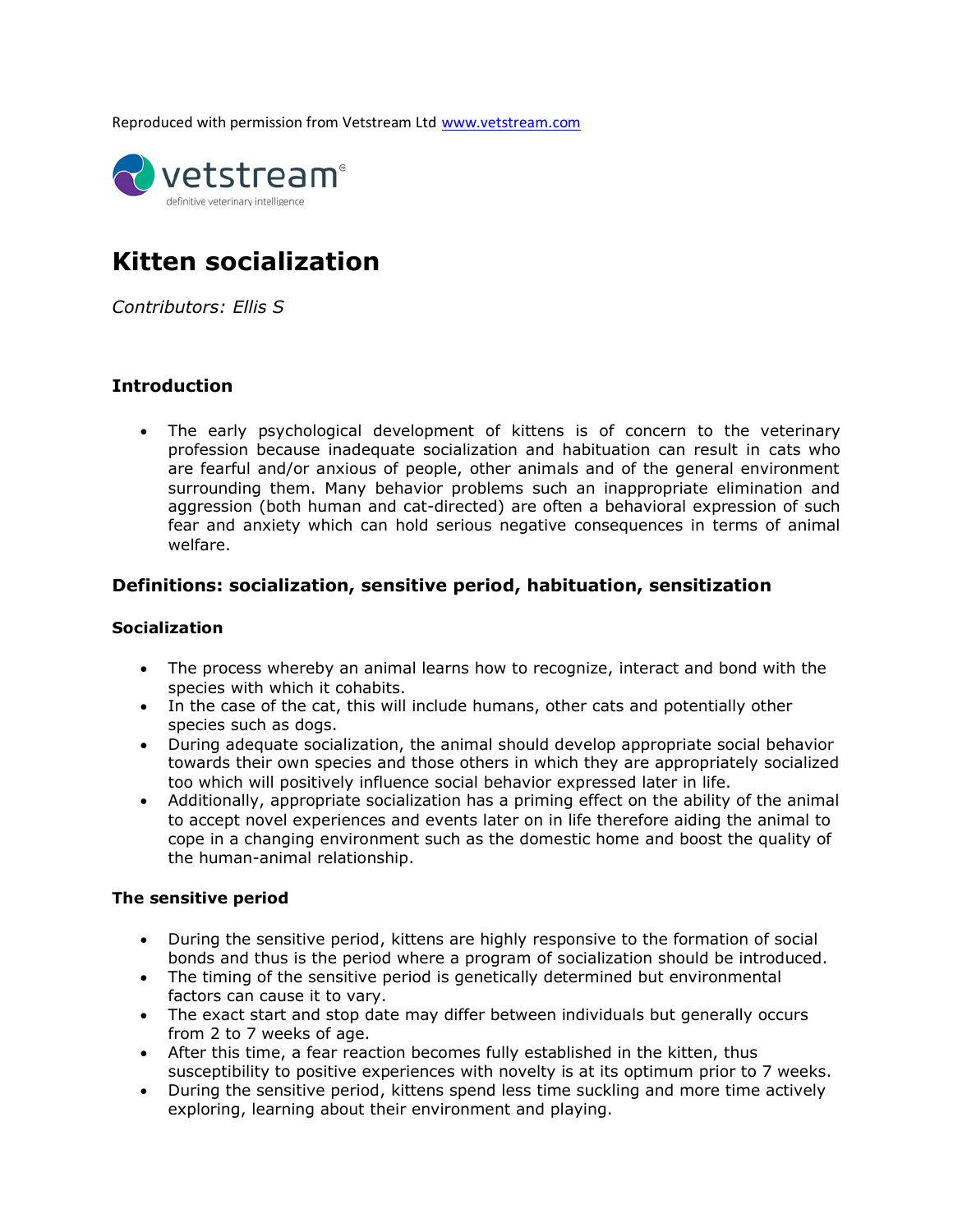- This period coincides with weaning and the rapid development of motor and sensory skills.
- Exposure to a broad range of benign stimuli in this period is important for the realization of the kitten's genetic potential for confident and friendly behavior throughout their life.
- The kitten sensitive period for socialization ends earlier than in puppies and due to its early timing, the primary responsibility lies with the breeder or rescue shelter rather than the owner since most kittens are re-homed between 8 and 12 weeks.

### **Habituation**

- The process whereby an animal becomes accustomed to irrelevant environmental stimuli and learns to ignore them.
- Kittens will cease to respond to a specific stimulus repeatedly presented to them if they learn it is neither noxious nor rewarding. For example, the sound of the washing machine or the television.

### **Sensitization**

- A period of high responsiveness following arousal by rewarding or punishing experiences
- One knows sensitization has occurred in a kitten when the behaviour which is repeatedly elicited shows signs of becoming easier to produce. For example, the sight and smell of a positive person elicits approach behaviour from the kitten.
- However, is it important to be aware of sensitization during the socialization phase to ensure the kitten is not becoming increasingly responsive in a negative manner, for example, the kitten is showing increased withdrawal during handling by a particular individual. This would suggest that the kitten is not being correctly socialized and instead the negative behavioral consequences of repeated stimulation could lead to fear/anxiety of the inducing stimuli.

### **The influence of genetic and environmental factors on kitten socialization**

A number of factors (both genetic and environmental) have been scientifically shown to influence the socialization process in kittens. The inter-play between genetics and environment and their subsequent influence on socialization should not be underestimated.

### **Environmental Factors: Handling**

Appropriate handling of kittens by humans during the sensitive period has been shown to have positive and lasting effect on human-cat interactions. In addition, early handling has been shown to accelerate physical and behavioral development leading to a more adaptable, less easily distressed cat. Three main components of handling have been indentified:

- Type of handling
	- $\circ$  Kittens can discriminate between different styles of handling (e.g. rough versus gentle) and thus it is important to use gentle handling techniques to ensure the kitten associates the experience as something positive.
	- $\circ$  Gently speaking to kittens while stroking them can improve the handling experience for the kitten.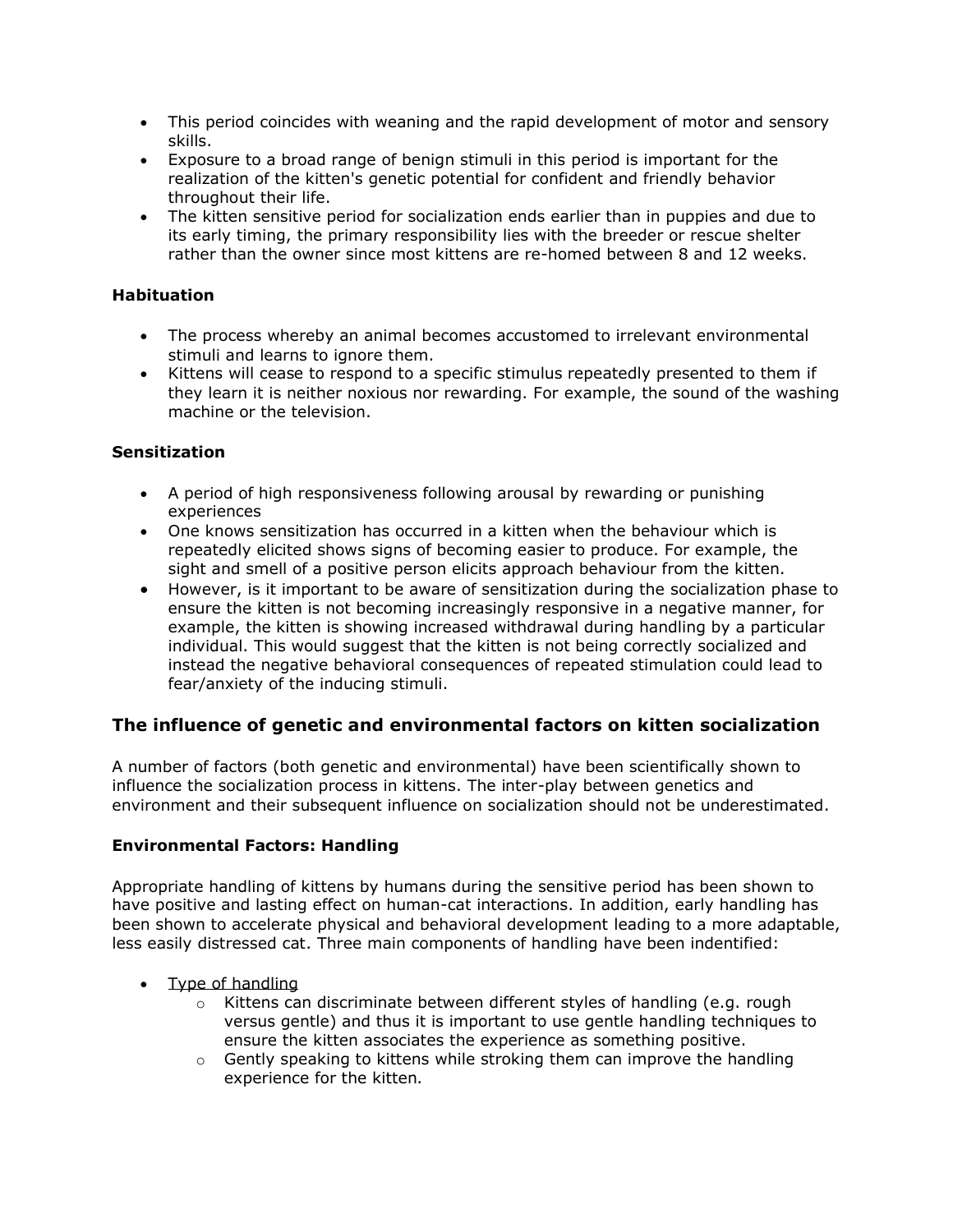- $\circ$  While most kittens will prefer to be handled on the head, cheek, chin and back regions, it is important to remember that every kitten is an individual and different kittens will have different tolerances for different areas on the body.
- $\circ$  Rough play and handling during the socialization period can result in the kittens becoming aggressive later in life to humans.
- Number and type of people carrying out the handling
	- $\circ$  The more contact (positive and neutral contact) kittens have with people, the more sociable they tend to be in later life.
	- $\circ$  It is suggested that a minimum of four different people should handle the kittens during their sensitive period to help the kittens generalize that people are friendly.
	- $\circ$  Research has shown that kittens handled by five people made fewer escape attempts to a stranger, unlike kittens that were handled by one person or not at all.
- Time spent being handled
	- $\circ$  Kittens handled daily during the sensitive period have been shown to less fearful of strangers and of novel objects than unhandled kittens.
	- $\circ$  Up to a certain limit (approximately one hour daily), the more positive handling a kitten receives during the sensitive period the friendlier it is likely to be.
	- $\circ$  Research has shown that typically, a kitten that is handled for more than 1 hour per day will go directly to a familiar person, climb up onto their lap, purr and either play or sleep whereas a kitten that has been handled less, for example, only 15 minutes per day is more likely to approach, head rub the familiar person and move away.

### **Environmental Factors: The presence of the queen**

- Interaction with the litter in the presence of the queen appears to promote socialization due to her ability to maintain a degree of familiarity for the kittens.
- Her presence has been shown to influence the speed and type of approach to people with kittens being quicker to explore and interact with people in her presence and more hesitant and cautious in her absence.
- The queen's social contact with her kittens is critically important for normal emotional and behavioral development including reduction in anxiety experienced by kittens. Those who are completely derived of maternal care are at higher risk of developing fearful or aggressive reactions to other cats and are reported to show impaired learning abilities.
- The handler's relationship with the queen is really important for positive socialization of the kitten(s) in the presence of the queen. If the queen is friendly towards the handler, it is likely that this will promote her kitten(s) friendliness.

### **Environmental Factors: The presence of siblings and other cats**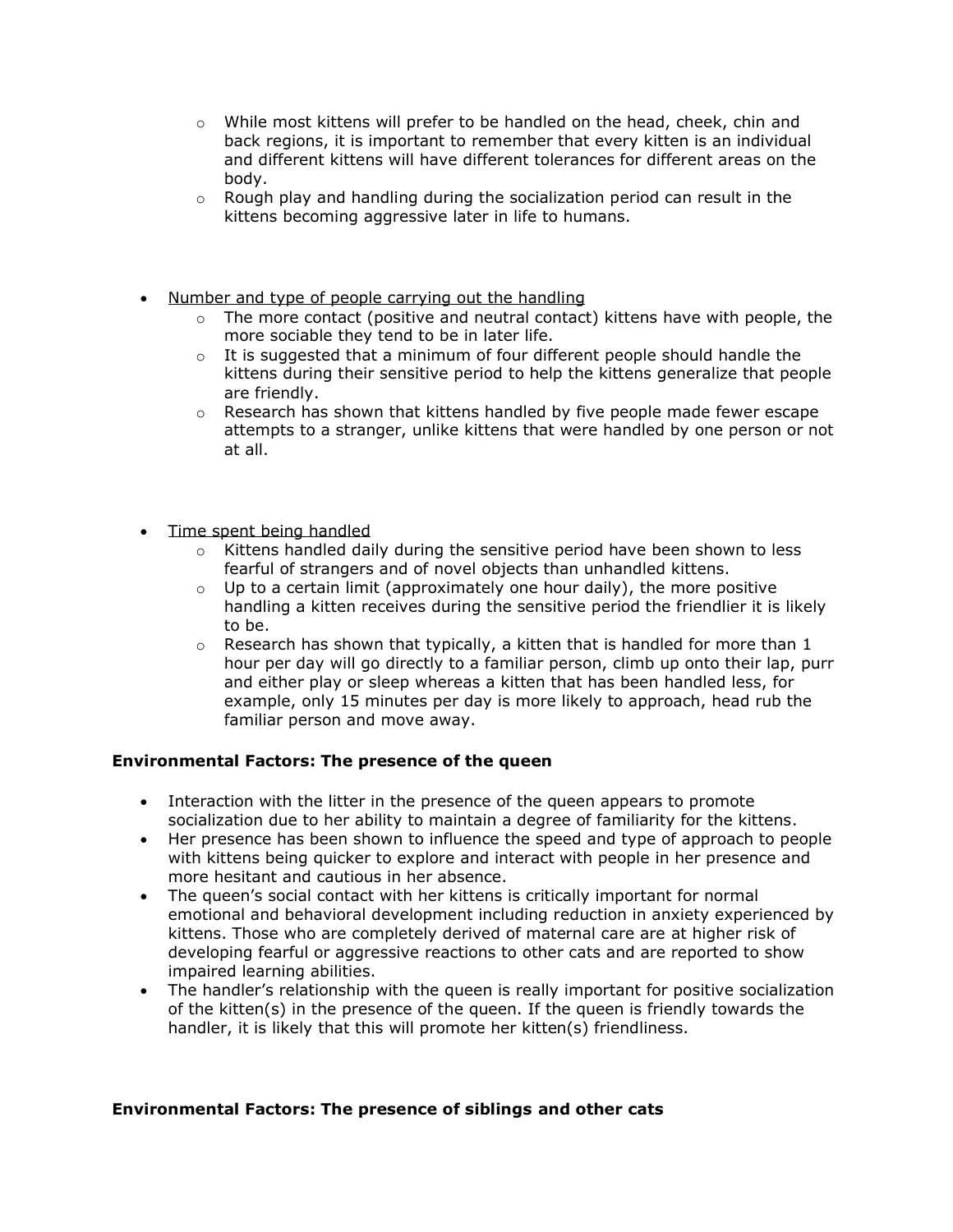- Kittens are found to be more confident during socialization if accompanied by their siblings.
- Kittens who are not socialized towards other cats are at higher risk of developing fear or inappropriate social behavior towards other cats in later life. For example, cats who were not socialized to other cats in a study were shown to exhibit more signs of behavioral distress when group-housed in an animal shelter that socialized cats.

### **Environmental Factors: The presence of other species**

• Like dogs, cats require positive experiences with members of other species during their socialization period to understand such animals are non-threatening. This is particularly important for species cats may live with in the domestic environment, for example, dogs.

### **Genetic Factors: Mother**

- It is hard to know exactly what genetic influence a mother has on her kittens socialization ability due to her also being directly involved in the care of the kittens and thus genetic influence is hard to tease apart from environmental influence.
- However, it has been shown that kittens of outgoing mothers tend to be more capable of developing attachments to humans, even if handled later in adulthood.

### **Genetic Factors: Father**

- It has been possible to investigate what genetic influence the father has on his kittens behavior since he has no involvement in the rearing of the kittens and thus no environmental influence.
- It has been shown that 1 year old socialized kittens born from a friendly father approached people more readily than those from a more fearful father.
- Kittens of outgoing fathers tend to be more capable of developing attachments to humans, even if handled later in adulthood.
- Father friendliness (or as now known, boldness) is known to interact with socialization in that the friendliest, most confident kittens are from friendly fathers and have been well socialized.

### **Genetic Factors: Breed**

- Little research has been carried out on breed differences in cats although breed descriptions will describe some breeds are more friendly towards people.
- It may be that certain breeds have a predisposition to friendliness towards people.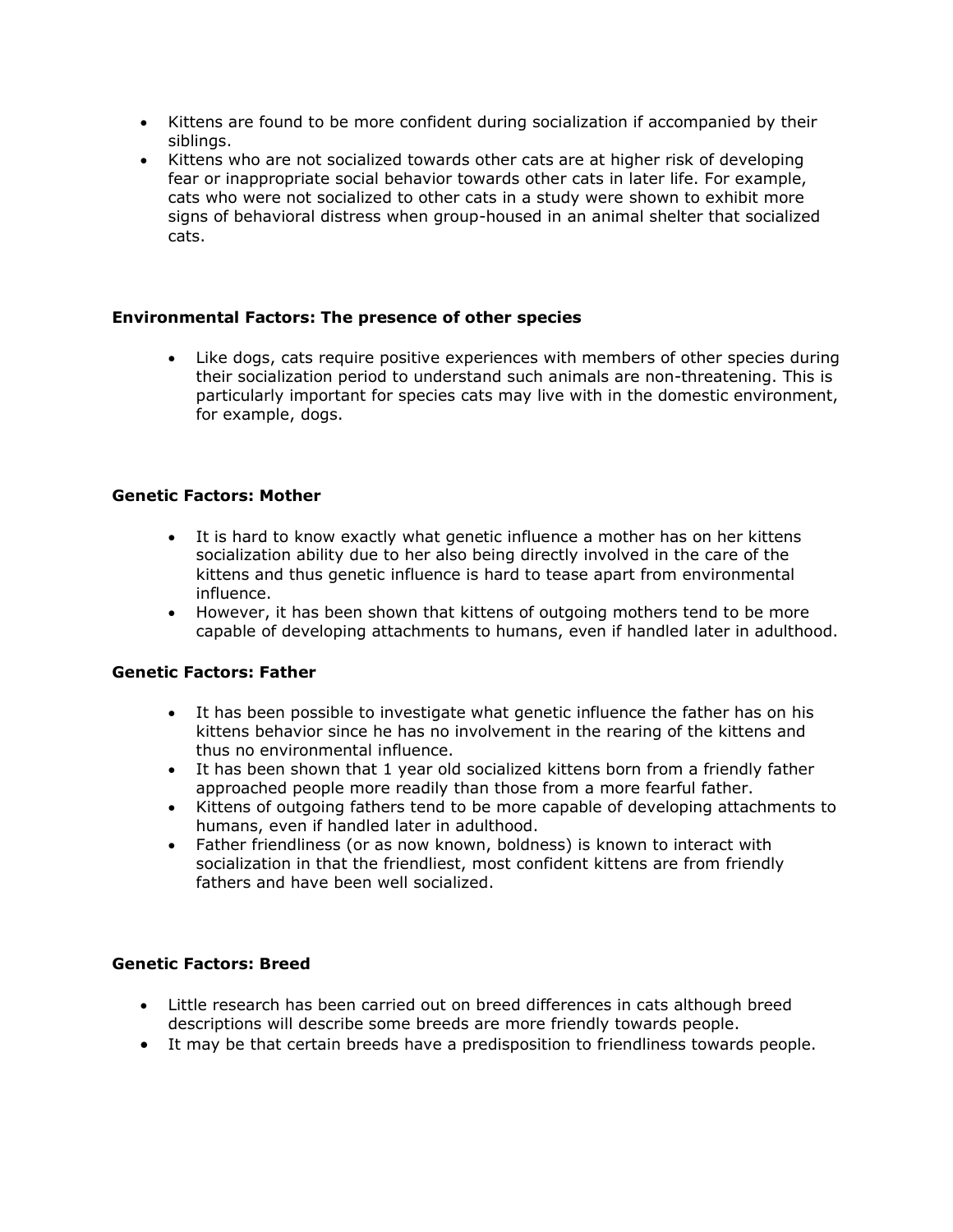# **Practical considerations to a socialization programme**

### **Genetics**

- If kitten is a pedigree kitten, ensure father chosen for mating is friendly towards people.
- If buying a pedigree kitten, do not rule out visiting the father of a kitten before selecting which litter to choose a kitten from and choose from litter with friendly father.
- Ensure the temperament of the mother is friendly towards humans (and ideally other cats).

### **Handling**

- Handling should commence at 2 weeks (some gentle handling may have been carried out by breeder/carer beforehand)
- Ensure the queen (if available) is reasonably relaxed before commencing handling with the kitten. Queen should be positively reinforced for relaxed behavior (e.g. appropriate food treat).
- Ensure the siblings (if available) are reasonably relaxed before commencing handling. Siblings should be positively reinforced for relaxed/positive behavior (e.g. verbal praise, appropriate petting, appropriate food treat).
- Start handling with the more accepted areas first building up to the less tolerant areas and lifting and gentle restraint
- Start handling in a the least threatening posture, for example knelt or sat on floor alongside kitten(s) and in familiar environment for the kitten(s).
- Start handling sessions for a short period of time (few minutes) and build up gradually depending on kittens tolerance
- Always end handling session on a positive note so that kitten recalls the experience as positive as possible
- Introduce items such as toys, grooming brush, nail clippers etc during handling sessions to habituate kittens to such items and encourage play (which induces a positive emotional state).
- Introduce handling by different people (both sexes, different ages including children, different races etc) once kitten is coping well with handling by familiar people.

### **Getting used to new equipment**

- The socialization period should be the time when the cat begins to learn about equipment it may encounter during its life that is relevant to it, for example, collars, harnesses, cat carriers, litter trays, grooming brush/comb nail clippers etc.
- Introduction to such items should begin with allowing the kitten to investigate the equipment while it is placed on the floor.
- Positive reinforcement such as small food treat (post-weaning), verbal praise and gentle stroking can be used to reinforce calm and relaxed behavior in the presence of the equipment.
- This process can be built up to having physical contact with the equipment and for entering cat carrier on own accord as well as for placing head voluntarily in loose collar/harness to receive food treat. Note: this type of work should be carried out in the latter part of the socialization period and continued beyond in the new owners home.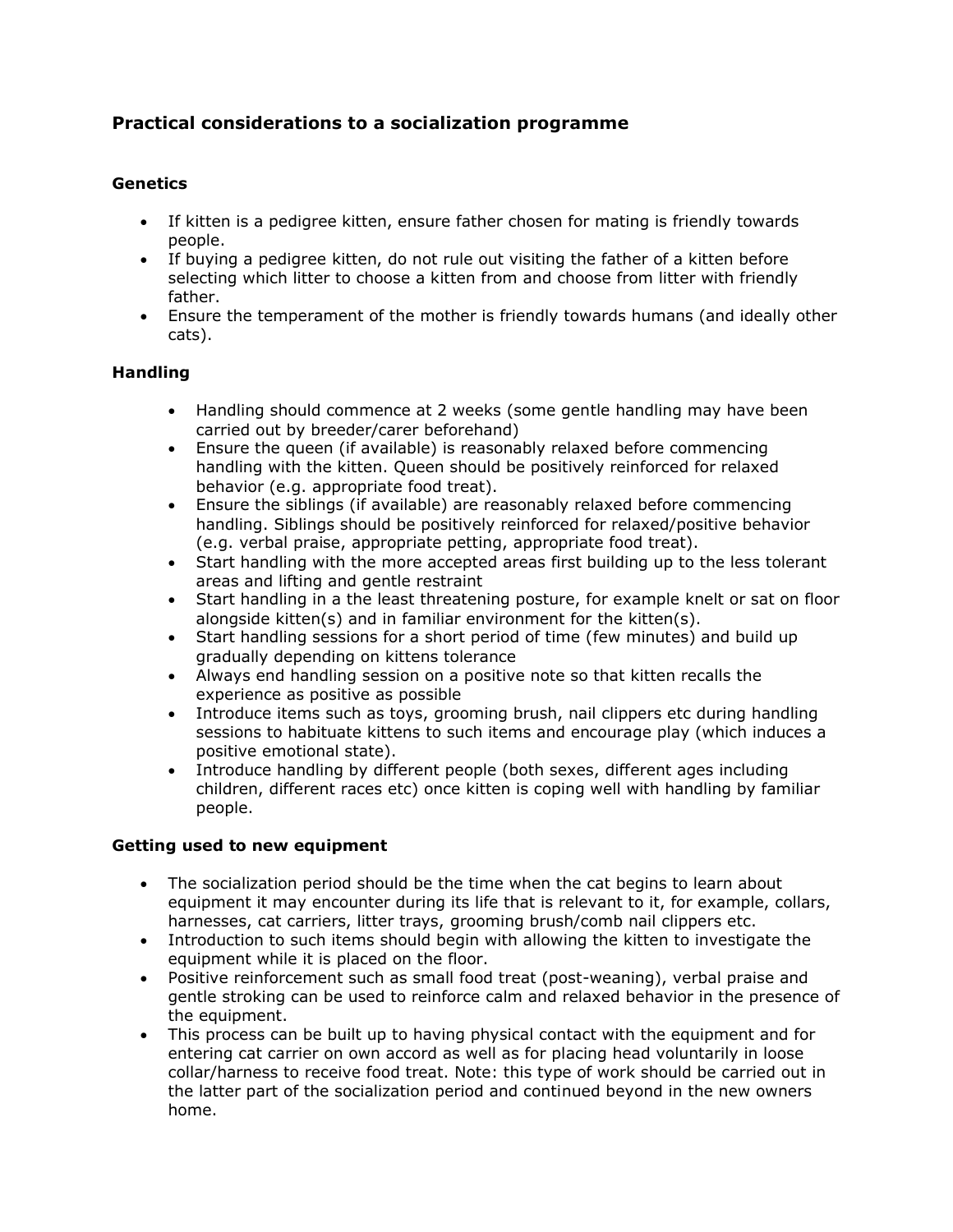### **Getting used to new environments**

- Since the socialization period for kittens is very early and the kittens are still likely to be with the breeder/carers and not have had their first vaccination, experience with new environments should be carried out using a cat carrier with the kitten placed inside.
- Making sure the kitten is with the queen and/or siblings will aid the process of introducing new environments.

### **Providing the right environment for socialization**

- The breeder/carer should provide the right environment for kittens to reach their potential for the development of confidence.
- Breeders/carers should ensure exposure to a wide range of normal environmental stimuli.
- Research and experience suggest that a domestic maternal environment is preferable to the stimulus deprivation normally associated with outside pens and similar locations.
- A kitten that has had regular experience of a television, vacuum cleaner, baby crying etc will be more able to cope with stimuli beyond the breeder's/shelter environment than one that has been shut away in a quiet cattery pen or room.
- Audiotapes, CD and video recordings of stimuli that occur outside the domestic environment can be made and played. These are particularly useful for kittens reared outside the home environment (e.g. in a rescue environment) and should include sounds such as washing machines, vacuum cleaners, televisions etc.
- Advice regarding hygiene and infection control procedures should be given to breeders and animal shelter staff as well as to new owners or raisers. Advice should be obtained from the veterinary profession.
- Breeders, shelter staff and carers share responsibility for ensuring that new owners are aware of the importance of social referencing and habituation after the kitten has left the maternal environment and how they can achieve it. This involves broadening the kitten's experiences in a positive manner.

### **Getting used to Examination**

- Owners should be encouraged to frequently simulate external examination. Once it is evident that the puppy has learnt to enjoy the procedure they should ask other people to conduct the procedures. Developing pleasant associations with this activity reduces the potential for stress and defensive behavior during actual examination.
- Examination should include all body areas; eyes, ears, mouth, feet, tail, etc.
- Care must be taken not to allow this examination to turn into a play-fight.
- Coercion and punishment must not be used but the use of positive reinforcement for

### **Handler response to fear**

• Owners must be aware of the signs of apprehension so that they do not inadvertently ignore signs that a kitten is not overexposed to a situation it is frightened of.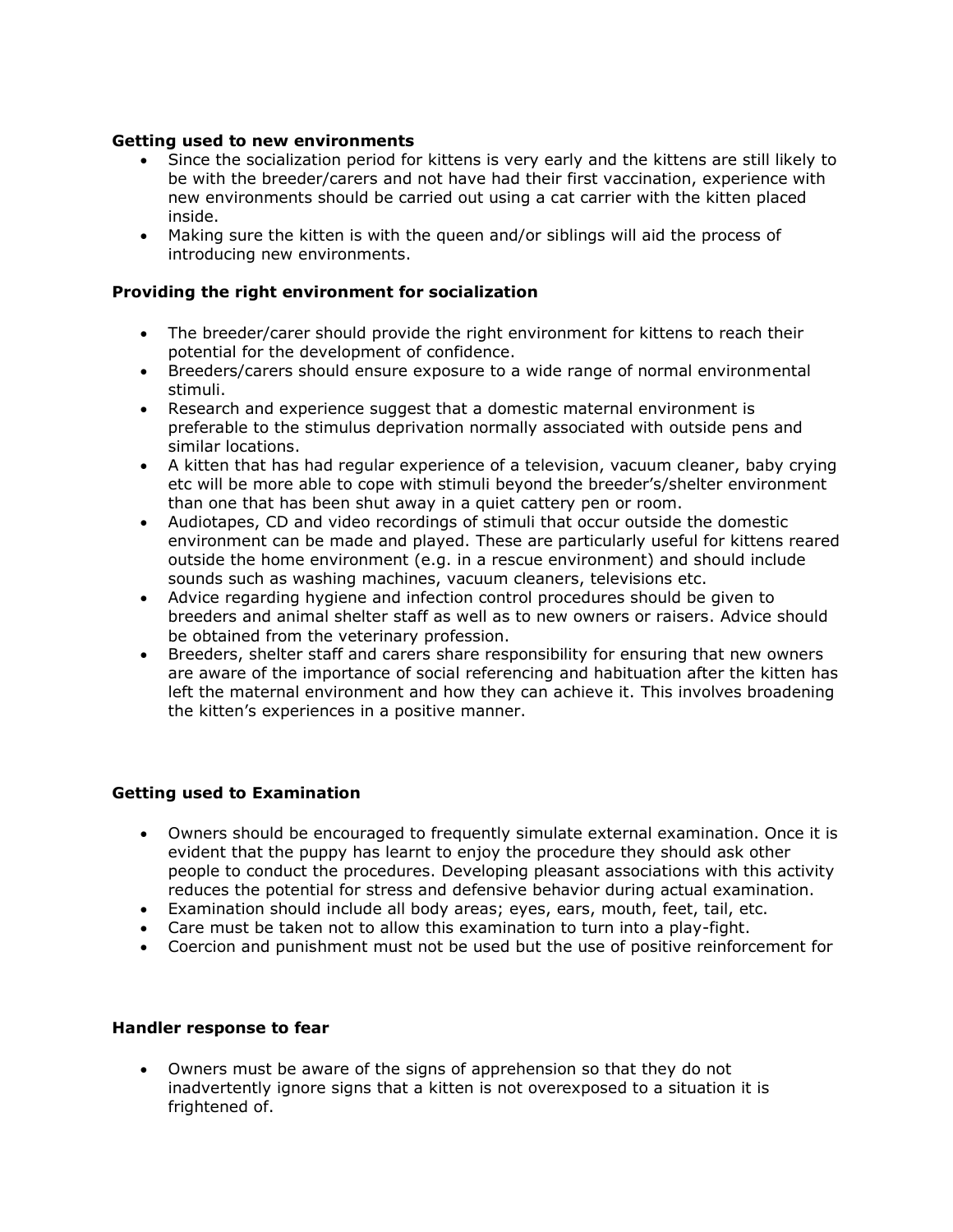- Reassurance may reinforce fear and should be avoided.
- However, positive reinforcement for calm and relaxed behavior should be utilized.
- Handlers should avoid trying to pressure a kitten into approaching a stimulus it is fearful of.
- Stimuli that worry the kitten should be minimized by increasing the distance at the time of exposure or reducing the salience of the stimulus so that the kitten can become habituated or desensitized to it. As the kitten's response improves the level of exposure can be increased.

## **Sources**

# **Journal Publications**

- Bateson P (1979) **How do Sensitive Periods Arise and what are they for.** *Animal Behaviour* **27**, 470-486.
- Collard, R. (1967) **Fear of strangers and play behaviour in kittens with varied social experience**. *Child Development*, **38**, 877-891.
- Meir, G. W. and Stuart, J. L. (1959). **Effects of handling on the physical and behavioural development of Siamese kittens**. *Psychological Reports*, **5**, 497- 501.
- Feaver, J., Mendl, M. & Bateson, P. (1986) **A method for rating individual distinctiveness of domestic cats**. *Animal Behaviour*, **34**, 1016-1025.
- Lowe, S. E. & Bradshaw, J. W. S. (2001). **Ontogeny of individuality in the domestic cat in the home environment**. *Animal Behaviou*r, **61**, 231-237.
- McCune, S. (1995) **The impact of paternity and early socialization on the development of cat's behaviour to people and novel objects**. *Applied Animal Behaviour Science*, **45**, 109-124.
- Moelk, M. (1979) **The development of friendly approach behaviour in the cat: a study of kitten-mother relations and the cognitive development of the kitten from birth to 8 weeks**. *Advances in the Study of Animal Behaviour*, **10**, 163-224.
- Reisner, I. R., Houpt, K. A., Hollis, N. E. and Quimby, F. W. (1994). **Friendliness to humans and defensive aggression in cats: the influence of handling and paternity**. *Physiology and Behaviour*, 55, 1119-1124.
- Rheingold, H. & Eckerman, C. (1971). **Familiar social and non-social stimuli and the kittens response to a strange environment**. *Developmental Psychobiology*, **4**, 71-89.
- Turner, D. C., Feaver, J., Mendl, M. and Bateson, P. (1986). **Variations in domestic cat behaviour towards humans: a paternal effect**. *Animal Behaviour*, **34**, 1890- 1892.

# **Books**

- Appleby D L (1993) **Socialisation & habituation.** In: Fisher J (Ed) *The Behaviour of Dogs and Cats*. Stanley Paul.
- Bateson P (1981) **Control of sensitivity to the environment during development**. In: *Behavioural Development.* Ed: K Immelmann, G W Barlow, L Petrovich & M Main. Cambridge University Press, pp 432-453.
- Beaver, B. V. (1992) Chapter 4: **Feline Social Behavior**, In: Feline Behavior: A guide for veterinarians. W. B. Saunders Company. Philadelphia, U.S.A., pp.95-97